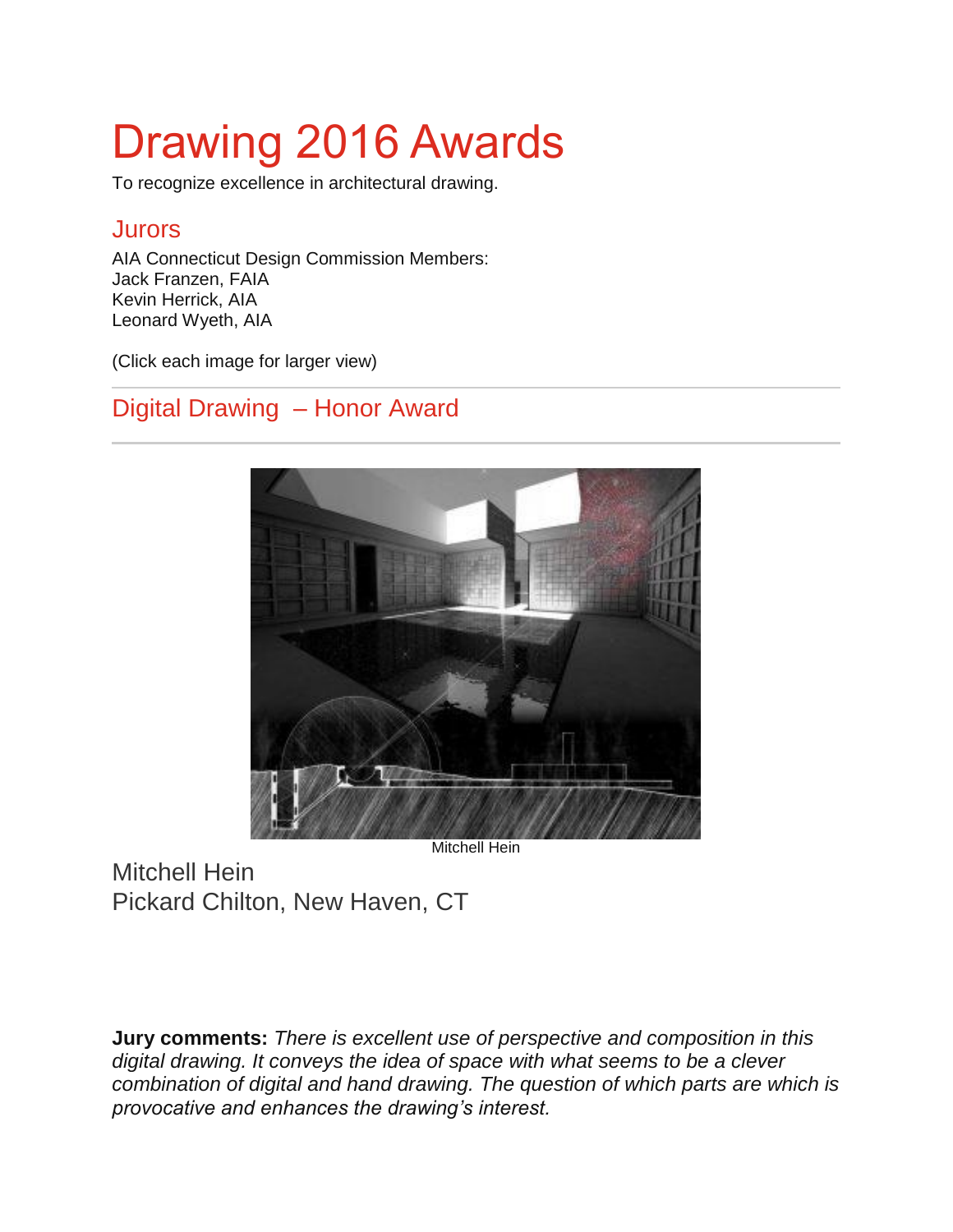Hand Drawing – Honor Awards



Mark Markiewicz, AIA

Mark Markiewicz, AIA Mark Markiewicz, AIA, New Canaan, CT

**Jury comments:** *The drawing has a great sense of light, space, and texture. It captures a moment in the day, a moment in time, a moment of calm.*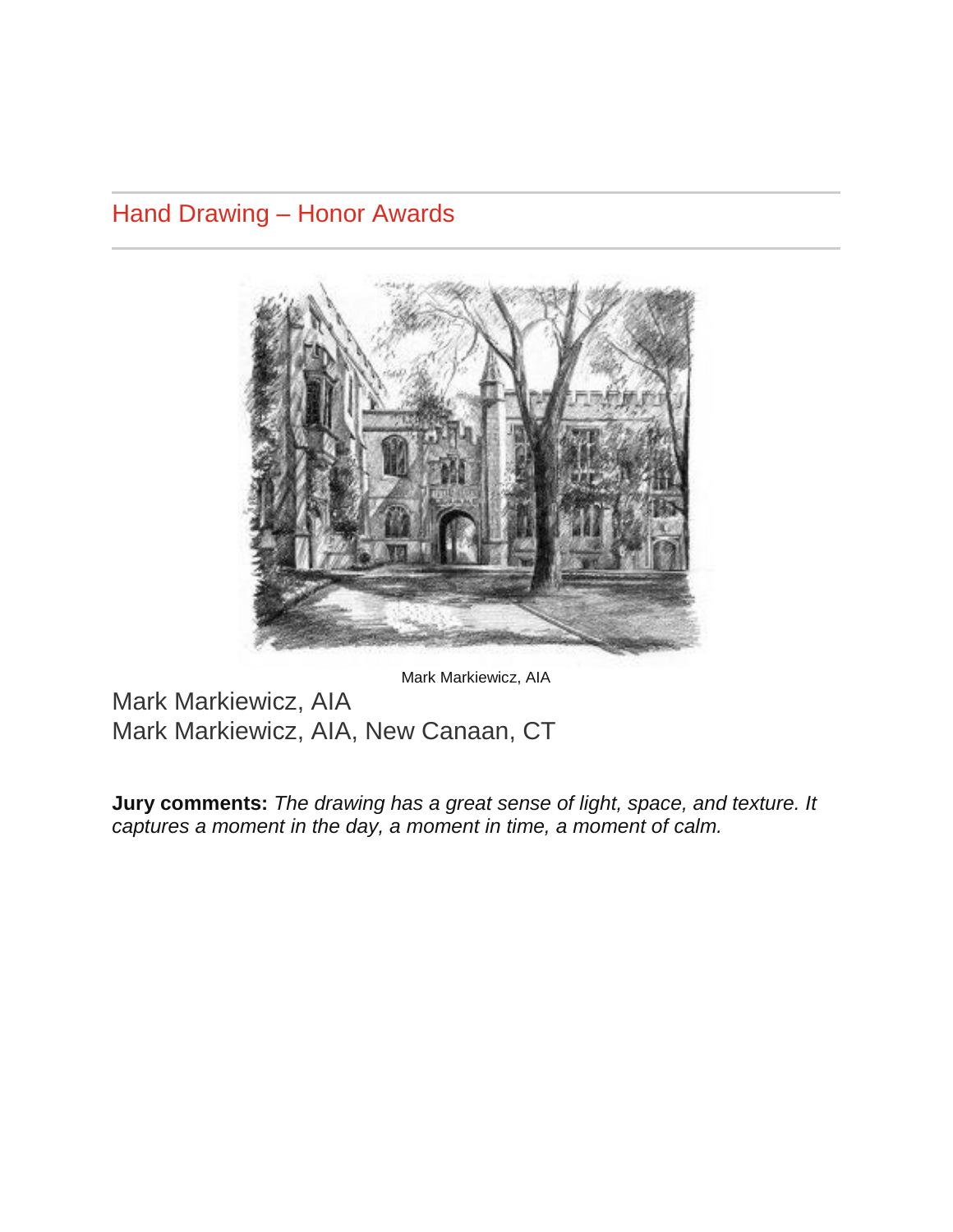Hand Drawing – Honor Awards



Patrick L. Pinnell FAIA

Patrick Pinnell, FAIA Patrick Pinnell Architecture & Town Planning, Higganum, CT

**Jury comments:** *These are meticulous, beautiful pencil sketches with a historic context and a sense of delight and humor. There is a great deal of information conveyed with minimal gestures.*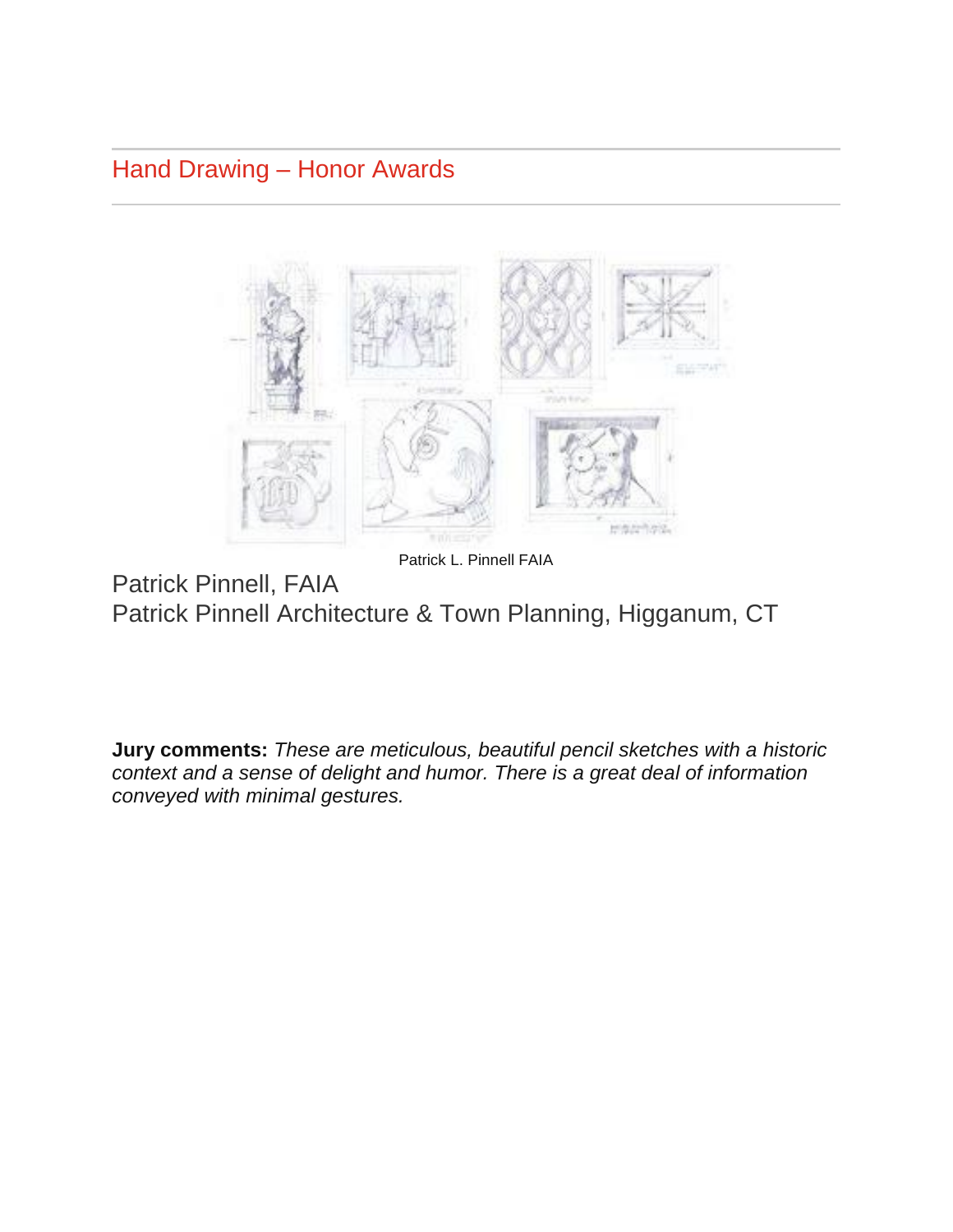## Hand Drawing – Honor Awards



Brian Varano, AIA

Brian Varano Silver Petrucelli Architects, Hamden, CT

**Jury comments:** *There is a heartfelt quality to this drawing whose strong color and exaggerated perspective draws the eye in. These are qualities that help express the artist's attitude toward the building under study*.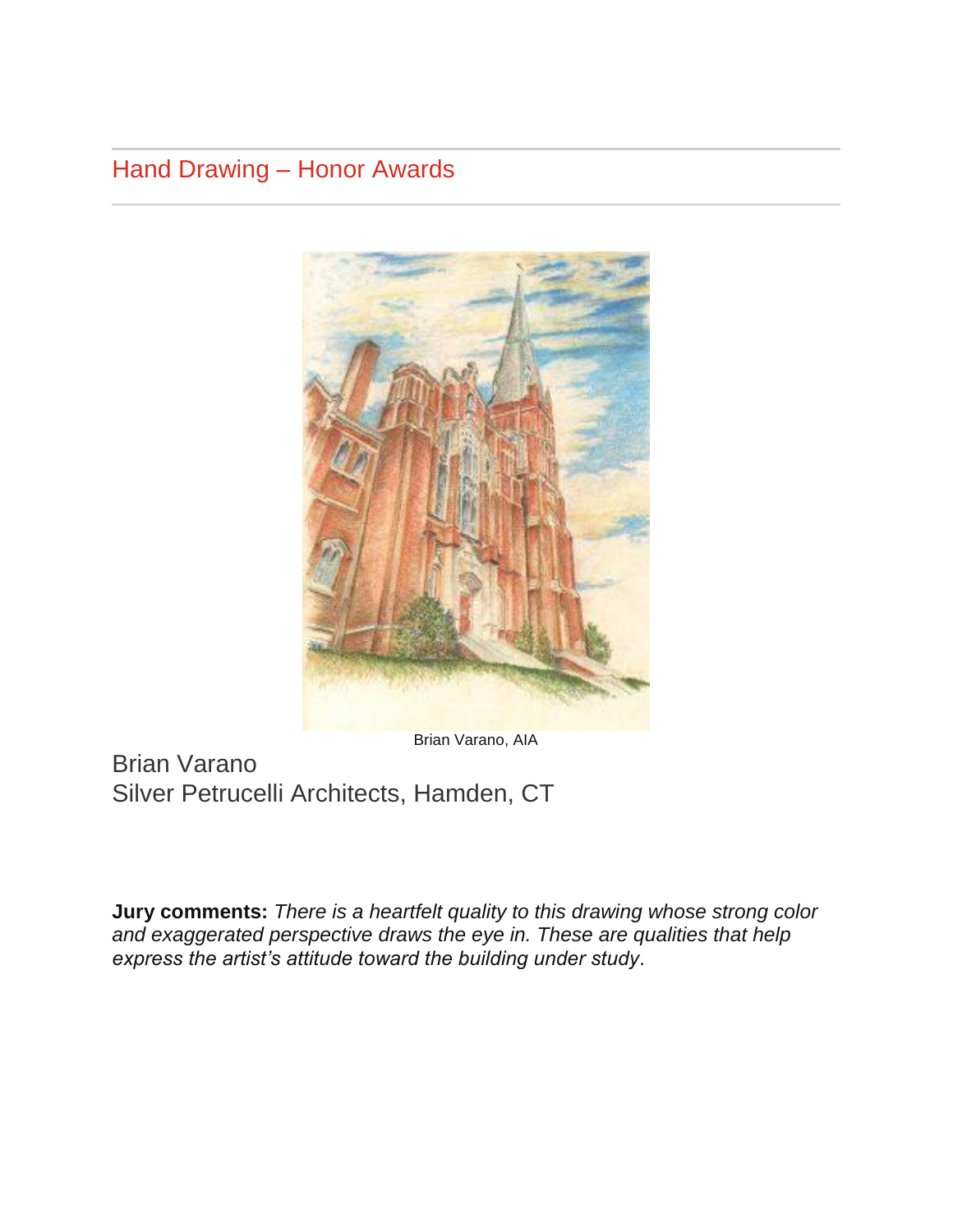### Water Color – Honor Award



Anthony Markese, AIA

Anthony Markese, AIA Pickard Chilton, New Haven, CT

**Jury comments:** *The watercolor is so spontaneous, so light, that it seems as if it were done in a few moments. Its beautiful, quick impressions convey color, light, scale and space.*